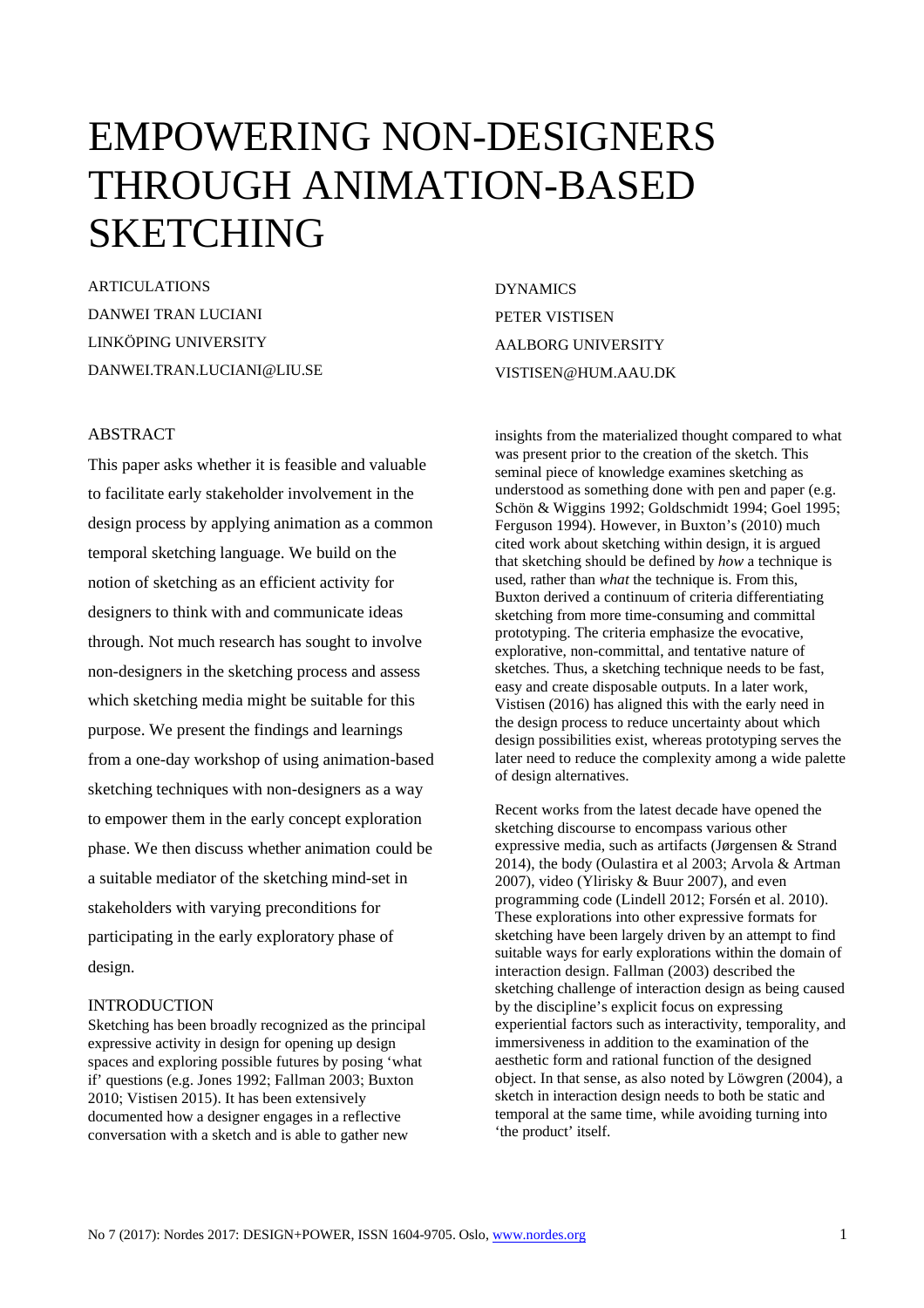The challenge with sketching within interaction design becomes even more evident when the explored design involves technologies or interaction concepts which lack established conventions or interaction idioms – what Löwgren (2016), Lindell (2012) and Vistisen (2016) discussed as being non-idiomatic design situations. In these situations, the lack of temporal information makes it hard to fill the gaps of a sketch suggesting how the interaction design might work. That is, the lack of experiential idioms of conventions make it harder for designers to mentally simulate the effects of the sketched output.

One promising approach to accommodate temporal sketching within interaction design is to leverage animation as a sketching capacity. The principal advantage of animation is the ability to achieve 'full control' of the transitional material, as opposed to traditional film (Stephenson 1973). Adapting animation as a sketching capacity originates from over a century of development in animation techniques, but distinguishes itself from the aesthetic and storytelling ambitions of traditional animation or art films (Wells 1998). Instead, animation-based sketching has been proposed as a way to pose the designerly 'what if' questions about possible futures through the temporal information gained from animation (Vistisen 2016). Using animated motion in design was proposed earlier by e.g. Vertelney (1989) and Mackay (1988), though they clearly marked the use of animation as a way to augment video by creating a high visual and temporal fidelity. This could hardly be labeled as 'sketching', but is more a means of prototyping. Later, Löwgren (2004) proposed the use of short and sketchy animated user scenarios to gather feedback in the fuzzy front-end of design. Similar accounts can be found in the works of Zarin et al (2012), Fallman & Mousette (2011) and Bonanni & Ishii (2009), who applied stop-motion techniques, and Eikenes (2010) who applied computer animated motion graphics to explore interface interactions. Furthermore, Quevedo-Fernández et al (2012), Davis et al (2008) and Sohn & Choy (2010) all experimented with creating specific digital tools for animation-based sketching. Vistisen (2016) built upon these results, with a broader empirical examination of more than 200 designers and design students using various fidelities of animation for sketching, and formulated a set of principles for animation-based sketching as a design approach. Sketching seems like a promising way to empower designers in non-idiomatic design situations (Tran Luciani & Lundberg 2016), and the research into animation-based sketching has shown its potential as a temporal and narrative sketching tool for such design situations. However, prior contributions on animationbased sketching all fall into the category of being primarily 'designer-driven' (Sanders & Stappers 2008) and focus on introducing the approach to people with design skills. How are we to proceed when earlier boundaries between design disciplines and other stakeholder disciplines are becoming more permeable? Could non-designers, such as developers or business

analysts for example, also be empowered and get a creative voice through extended sketching techniques, like animation-based sketching? In an attempt to shed some light on this question, we have experimented with how non-designers can create a common space to explore new non-idiomatic design situations through animation-based sketching.

#### THE WORKSHOP

We needed an experimental setup to work with participants with limited design knowledge who might be considered possible stakeholders in an interaction design process. To do this, we organized a one-day workshop on animation-based sketching in collaboration with the annual developer conference Øredev (Øredev 2016a), which took place in Malmö, Sweden. Eleven participants from five different countries signed up to learn how to use animation-based sketching as a method to explore and communicate early concepts. The workshop was divided into a series of blocks from 9.00 to 17.00, starting with an introduction to sketching, moving on to hands-on work, and ending with a critique session.

The only prerequisites listed for the workshop were for the participants to bring their own laptops with the video editing software Adobe Premiere installed and an "open mind to explore the early fuzzy front end of design" (Øredev 2016b) . Prior to the workshop, we sampled the participants' backgrounds and their proficiency in sketching. It is fair to say that most of them were unfamiliar with sketching even in general, with two of the participants working with design and characterizing themselves as not being highly proficient in sketching, and the rest being developers.

The workshop started with a presentation of the fundamentals of design sketching, followed by a 20 minute warm-up exercise in traditional sketching with pen and paper, all in order to prepare them for both the rapid pace of sketching as well as its non-committal nature. The exercises were built from the lessons of e.g. Greenberg et al (2012) and McCloud (1994), in which basic geometric shapes are gradually created and combined to form basic idiomatic figures (such as faces, devices, household items, and so forth). At the end of the exercise, the participants were asked to combine these idiomatic figures into scenarios of their morning routines as a way of introducing the notion of temporality to their sketching mind-set (Figure 1). By moving from scribbling lines and shapes, to combining them into figures, and to storytelling, we tried to encourage expression through sketching, and prepare them for adding extra temporality through animation. The emphasis in the exercise was to build a 'sketching' not 'making art' mind-set in which the skill to rapidly sketch idiomatic assets is established, forming the basis for animation-based sketching techniques to come.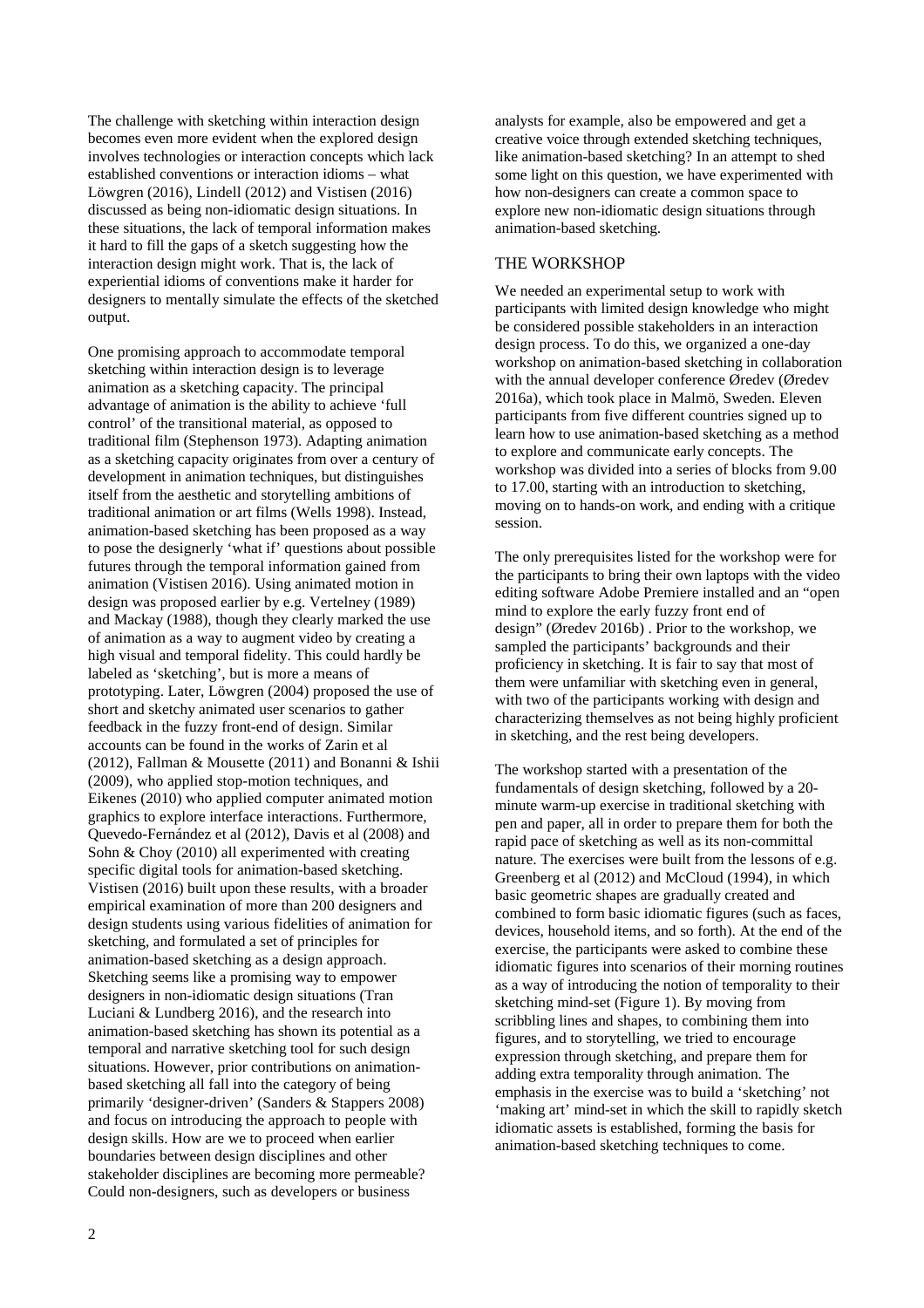

Figure 1: Sketches made by participants telling the story of their morning routines.

After the warm-up sketching exercise, we held an introductory presentation about animation-based sketching as a method for exploring early non-idiomatic design concepts. Following the presentation, we moved on to a 20-minute follow-along exercise on how to create a stop-motion animation in Adobe Premiere using simple key frame animations with added visual and sound effects. This follow-along exercise gave the participants basic proficiency in the production environments – digital as well as physical – which they had to use for the remainder of the workshop. The participants were divided into four small groups and spent the next 3.5 hours sketching with animation. The groups worked independently, and the authors acted as facilitators for troubleshooting and feedback. The groups all dealt with the same case, which was to imagine a possible future system for air traffic control towers. The motivation for choosing this specific case was to reflect an authentic non-idiomatic design problem, and the case is also related to an ongoing research project involving one of the authors. To set the context, we described the work of an air traffic controller as designing airspace flows. Pictures were shown of how their current work situation looks like and a video showed a real example of the dense traffic in the airspace. Their mission statement for the workshop was:

 Imagine future system for air traffic controllers to design airspace flow. Visualize the interaction between the air traffic controller and the system.

Things to consider in the design:

- Location of all aircraft in the air (and all vehicles on ground)
- Individual characteristics of aircraft such as size, speed, turning ratio
- Changing weather conditions
- The role of the air traffic controller versus the role of the system

Although there already exist plans and more innovative concepts for future air traffic control towers, these were deliberately not part of the introduction to avoid affecting the participants' own concept development. After the quick introduction to the case, the participants gathered their analogue sketching materials and started creating. Materials available for them to use included cardstock, post-it notes, pens, scissors, sticky tack-its, and lightboxes. The groups drew on cardstock, cut images out, and with the help of a lightbox they took still images for their stop-motion animations (Figure 2).

With Adobe Premiere they put together the animationbased sketches into a playable video and added background music and sound effects to set the ambience.



Figure 2: Work-in-progress of participants making analogue assets for their stop-motion animation and manipulating them in Adobe Premiere.

It is interesting to note how the sketching process seemed to have two sub-processes. First, the participants sketched analogue assets by drawing, cutting, and mixing different physical elements together, then throwing some of the sketches out and finding new ways to express the elements they wanted to experiment with temporality through animation. Secondly, the analogue and static assets were manipulated through either stop-motion or key frame animation in Adobe Premiere, where the sketching process changed into a series of iterative design moves experimenting with adding different aspects of motion. As such, the animation-based sketching process during the workshop started out with the sketching of static assets, and later, sketching temporality by combining these assets with digitally created motion and effects.

At the end of the workshop, four animation-based sketches had been created showing different ways of tackling the air traffic design challenge. During a short design critique session, each group showed their animation-based sketch in front of the whole class to receive critique. The focus of the critique session was twofold: to discuss how the proposed concepts engaged the non-idiomatic design challenge, and to reflect on how the groups had used the animation-based sketching techniques to explore the temporal and spatial dynamics of the interaction design.

## THE FOUR SKETCHES

We will describe the animation-based sketches, and how the expressed concepts dealt with the design challenge. In doing so, we leverage on the dialectics of sketching, presented by Goldschmidt (1994) of 'reading' the content of sketches as interpretations of the thinking done in the sketching process.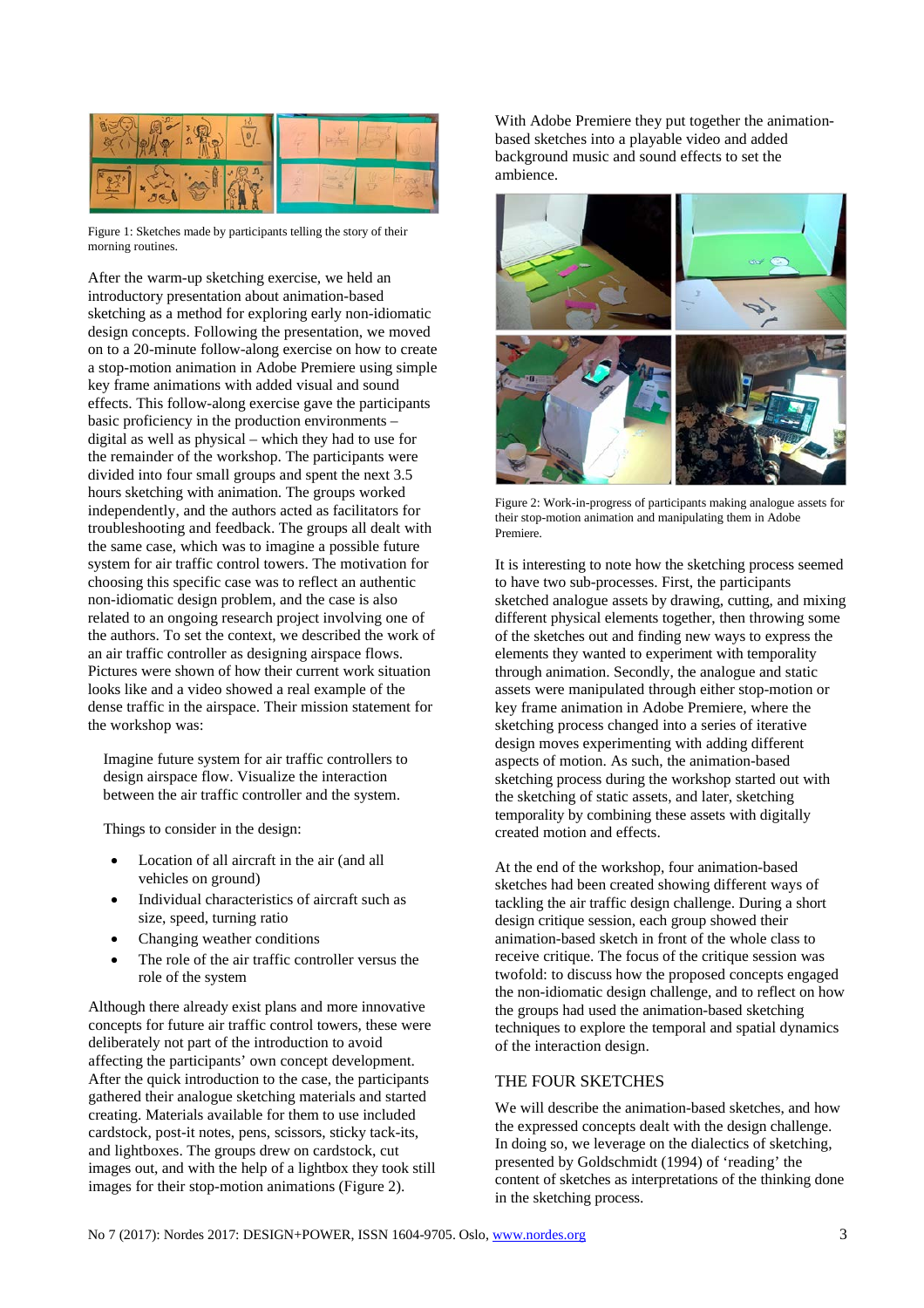Group 1's sketch (31s video): On a touch-screen, takeoffs and landings can be seen overlaid on a map. Two aircraft are approaching and their predicted paths (depicted as dashed lines) are crossing and a possible collision is detected. This sets off a warning illustrated by an icon and a sounding alarm. An air traffic controller rotates one of the aircraft to adjust its flight direction in order to avoid collision. A new updated path for the aircraft is automatically laid out by the system and shown on the screen. (Figure 3).



Figure 3: Screenshots of group 1's animation-based sketch [\(see full](https://youtu.be/qZg6wYehMYg) [animated sketch\)](https://youtu.be/qZg6wYehMYg) 

Group 2's sketch (46s video): Inside a tower near the runways, air traffic controllers are using a new system with a touch-screen. The user interface shows a radar view, a flight strips pane, an information pane, and a view of the ground area surrounding the airport. An air traffic controller taps to select an aircraft on the radar to see detailed information about it. Flight strips and aircraft arrive simultaneously into their respective panes. A possible collision is detected and a warning is illustrated with an icon placed on the radar where the collision is predicted to happen. At the same time, flight strips of the aircraft at risk are highlighted in another color. The air traffic controller taps on the warning icon and predicted paths for the involved aircraft are shown as dashed lines. The path for one of the aircraft changes color and the air traffic controller pulls it to adjust its direction in order to avoid collision. A change in the weather condition is illustrated on the radar screen as a lightning coming in and two aircraft that are affected by this change color. These two aircraft are prevented from take-off until the sky has cleared up. (Figure 4).



Figure 4: Screenshots of group 2's animation-based sketch ([see full](https://youtu.be/TfLiQeCt6fA) [animated sketch\).](https://youtu.be/TfLiQeCt6fA)

Group 3's sketch (16s video): Multiple air traffic controllers gather around a round table. The table shows a zoomed-out view of Rome from above with aircraft moving like on a radar. An air traffic controller pushes a button on the edge of the table to show weather information. Another button is pushed and the viewport zooms in on the airport. An air traffic controller taps on an aircraft and detailed information is shown in a popup. Another tap on the aircraft reveals its projected path as a dashed line. Adjustments are made to the path by pulling. (Figure 5).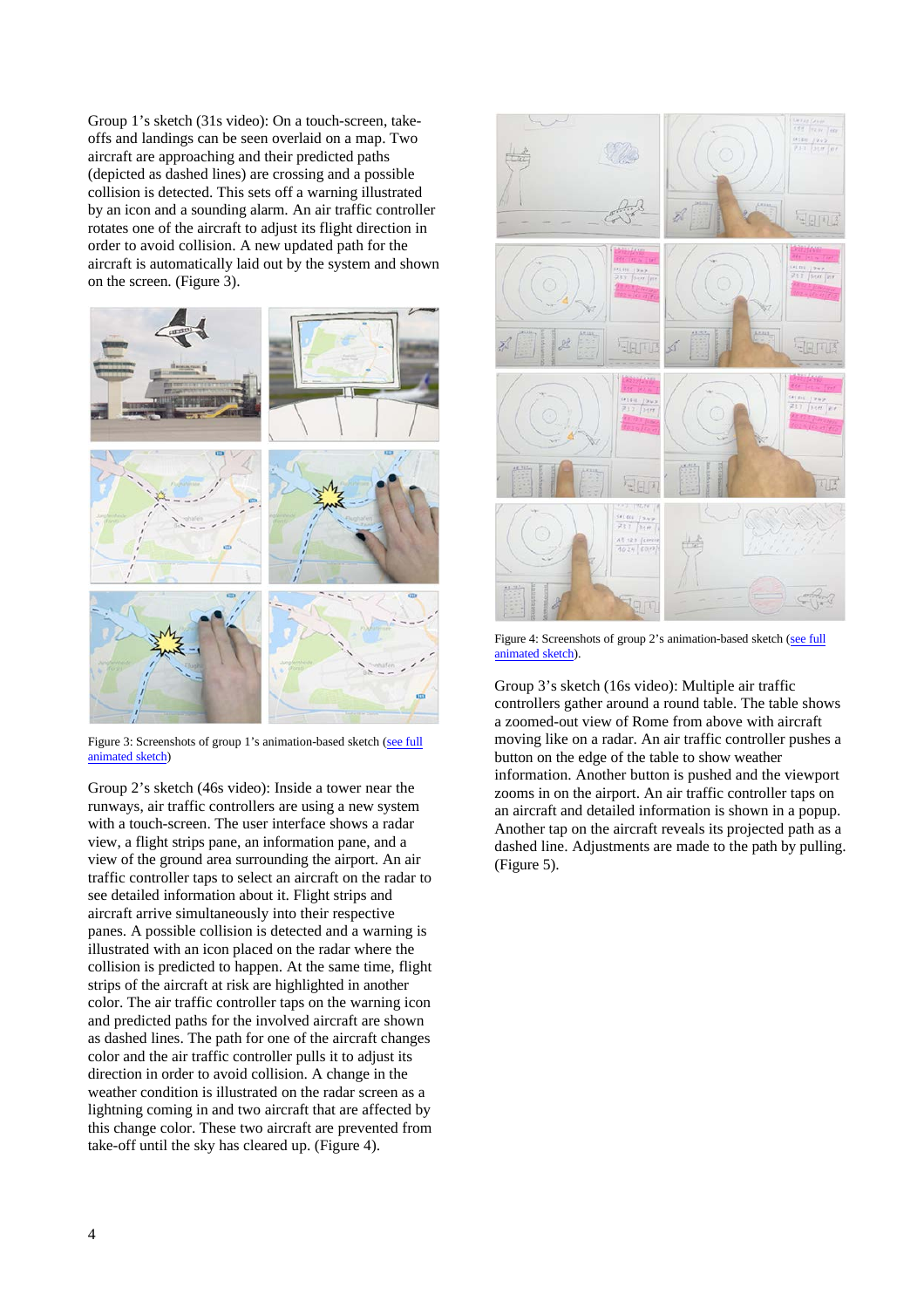

Figure 5: Screenshots of group 3's animation-based sketch [\(see full](https://youtu.be/4IyDkwqKdZc) [animated sketch\).](https://youtu.be/4IyDkwqKdZc)

Group 4's sketch (19s video): Weather changes for the worse and a worried-looking air traffic controller in the tower seems devastated about the poor view over the runways. The air traffic controller puts on a pair of augmented reality glasses that makes it possible to see the aircraft despite the poor weather. The glasses project detailed information about each aircraft on labels following the aircraft as they fly. (Figure 6).



Figure 6: Screenshots of group 4's animation-based sketch (see full [animated sketch\)](https://youtu.be/QLr5Huwcds4)

### ANALYSIS OF THE APPROACH & SKETCHES

Let us examine what the four sketches and the process of making them taught us about introducing animationbased sketching to non-designers. Our main claim is that it is possible for non-designers to benefit from sketching by using animation-based sketching as a way to empower themselves in the early design process. The first finding, which supports this claim, was the rapid pacing of the workshop. After introducing the approach and the case, the groups had their first animation-based sketches done in only a few hours. This result supports the idea that the things created during the workshop could actually be characterized as sketches.

Even though only one animation-based sketch was created per group, it should be taken into account that this was their first time using Adobe Premiere. Because of that, there were a fair amount of questions throughout the workshop on how to do specific things in the production environment, as well as technical troubleshooting. This suggests that although animation seemed to be a viable sketching approach among the participants, even making simple animations requires a build-up of a digital sketching literacy in the tool. However, even with these obvious usability concerns towards learning how to use a tool for a specific task, they were all still able to produce very expressive animation-based sketches in limited time. Had time permitted for further iterations, these sketches could have enabled further exploration of concepts allowing them to develop the details of the suggested interaction designs into something even more promising, and perhaps generative for the specific domain. Finally, it seems likely to assume the participants are now able to create new animation-based sketches at much faster pace, due to their newly established basic animation literacy and proficiency in the production environments.

The animation-based sketches were relatively short, ranging from 16 to 46 seconds in length, but each of them still conveyed enough for an interesting initial design critique session. They maintained a tentative visual and temporal fidelity level, making them ambiguous enough for multiple different interpretations and reflections to surface. It was possible to assess the concepts and identify potential details that seemed promising for further exploration. Sound-effects added another dimension to the setting and mood of the scenarios. The sound-effects made it clear when something was selected compared to when something was pulled or panned. Background music and alerts made it obvious when the situation changed into an unfavorable one and when it had been handled. The groups spent considerable time experimenting with different sounds. This observation tells us something about how temporal sketching benefits from other sketching assets than just visual components in motion, but that sound should also be considered as a sketching asset. Without sound, the animation-based sketch would still express the temporal information of the proposed interaction design, but the 'telling' of the sketch would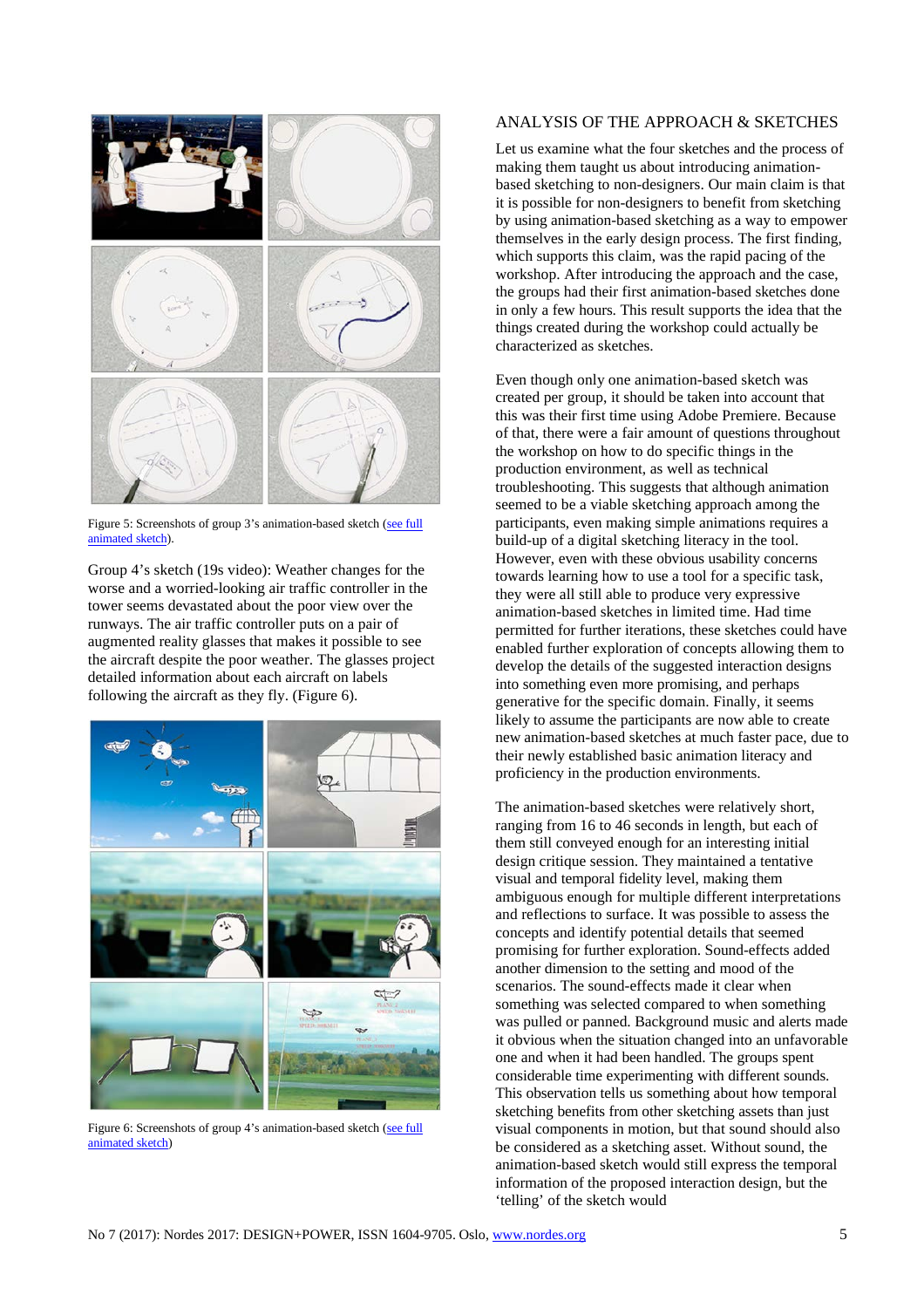have lacked the experiential quality and suspension of disbelief added by sound. When visual, audible and temporal assets were combined, each of the animationbased sketches were expressive enough to communicate their concept on their own. We cannot assess whether the participants could have achieved equally expressive capacity through only traditional visual and static sketching, but we do argue that the animated sketching outputs clearly explore more than just the form of their concepts. They also explore specifics of the interaction with concepts and thus generated temporal information, which would have been difficult to explore through static means of sketching.

Rather than introducing sketching as a skill only useful for artistic expressions, we introduced it as a mind-set for early explorations. This seemed to help the participants feel more comfortable treating animation as a form of sketching. All participants were novices at making animations, which served well in creating a starting point for adopting the sketching mind-set. As such, we saw the dialects of creating a sketched expression, reflecting on it, and informing new sketching moves in both the creation of the assets as well as in the various production environments.

The assets for the stop-motion frames were all handdrawn and hastily cut-out. For their animation-based sketches the groups used a mix of hand-drawn images, photos, and props for quick collaging to tell the story. Using the analogue materials was a quick and easy way to create and try ideas – many cut-outs were made to replace old ones that were thrown away – it was clearly a sketching process. When they moved on to Adobe Premiere, it introduced some friction in the sketching process because they were not that familiar with the software. Initially it might not have felt like a sketching tool. However, without using Adobe Premiere the sketches would not have expressed any temporality by themselves. By making an animation it invited the participants to think of the finer grains of each interaction design concept. If a transition step between two static frames was too large, it would have been difficult to fill in the gaps of the sketch due to the nonidiomatic nature of the case. The concepts are not selfexplanatory in a static state without a descriptive text since there are no well-established conventions in the interaction design of this specific domain, especially when imagining future scenarios. Furthermore, even though the frames themselves can communicate aspects of the sketched concepts to some degree, it is worth noting that the frames are the product of a sketching process where the making of animation enabled the generation of the temporal information needed to explore and develop the concepts. We argue that this is an important aspect of how animation supported the participants' exploration of the non-idiomatic technology, that is to say, actually exploring the interactions in a temporal medium. As such, the empowering quality of animation-based sketching might

actually exist less in the animated sketches as output, but rather in the process of making the animation itself.

#### CONCEPTS FOR THE SPECIFIC DOMAIN

Though the main goal of the workshop was not to create usable concepts for air traffic control towers, some of the sketches produced aspects valuable for further conceptual exploration within the design space.

This included hints of designing for human-automation collaboration. In other words, who should do what? To handle possible collisions, group 1's sketch let the air traffic controller select which aircraft to rotate and then the system would calculate a new appropriate path. Group 2's sketch showed that the system would propose which aircraft needs to steer away by changing the color of its predicted path without any input from the air traffic controller. Another interesting conceptual topic was coplanning with multiple users: As of today, air traffic controllers oversee a predefined airspace and only collaborate when aircraft cross the borders of these designated spaces. The increasing density of traffic might lead to a need for co-planning with multiple air traffic controllers sharing the same airspace. Group 3's sketch, where several air traffic controllers can gather at a round-table and interact from all angles suggests a concept for co-planning. The sketch does not express how multiple users would interact with the system, but it surely opens up for discussion and further exploration.

The fact that the output sketches of the workshop held potential constructive design value to an ongoing air traffic control research project, supports the claim that there is value in including non-designers in the early phase of exploring a non-idiomatic design space. It may be argued that equally valuable ideas could have been developed with static sketching or other means of design exploration. However, based on the expressive quality of the generated animation-based sketches' temporal dynamics, we claim that the results of the workshop at least illustrate how animation enables relevant exploration of temporality at a very early stage in the design process. We see this contribution in relation to Gaver's (2012) notion of the goal of design research as not creating theories that are never wrong, but rather that are sometimes right – under a given set of parameters. The workshop described here shows the promise of animation-based sketching in the contexts of nondesigners, working with non-idiomatic technologies.

#### **CONCLUSIONS**

Designers are trained to efficiently sketch and communicate ideas. Animation-based sketching has been shown in earlier works to be a promising approach for designers and design students. Our experimental study shows that animation-based sketching could also be a suitable approach for exploration for non-designers who have to do designerly work, and a way to empower them to explore and express their own ideas in the creative process. Although the main focus for the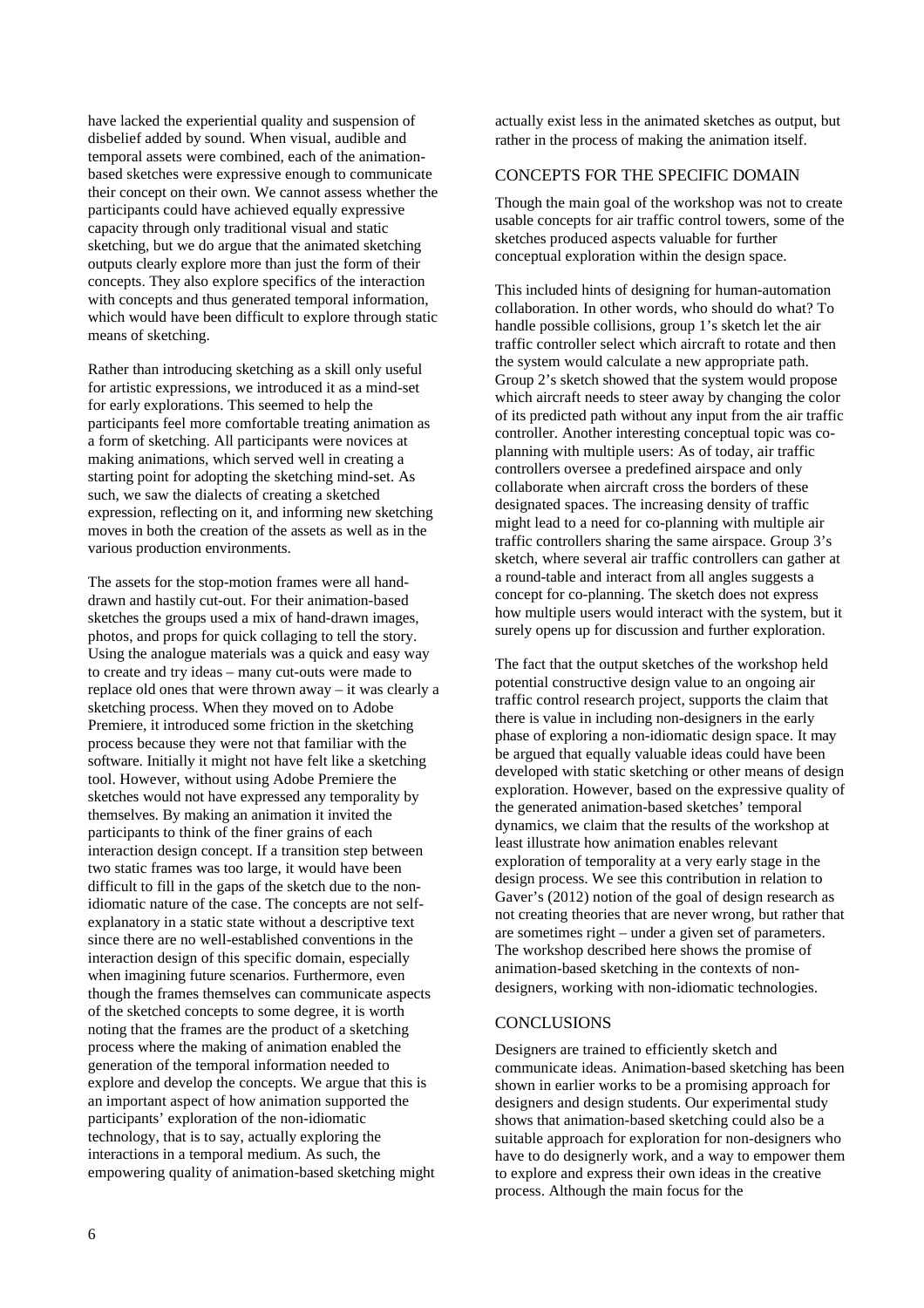participants might have been to learn the sketching technique and get familiar with the sketching media, the sketches produced in the process were well-made considered the limited resources. Each group produced rather expressive sketch using the same materials, case, and timeframe. This provides some basis for claiming that animation-based sketching is feasible to introduce as a co-design tool for non-designers as a way to empower them to explore non-idiomatic design situations.

When they were creating assets and making the stopmotion frames using analogue material and lightboxes, they were all familiar with the materials. The lightbox was self-explanatory and all participants quickly mastered its usage. When they continued on to the next stage, where they were to put together their stop-motion frames and sketch temporality, the progress slowed down. The reason could be because the sketching tool, Adobe Premiere, was not self-explanatory and easy to grasp. The software is not primarily intended to be used for creating animation-based sketches, and its interface presents many available functions that may not even be relevant for sketching. If a tool for sketching temporality had been made for this purpose, or at least if the options available had been limited, perhaps it would have been easier to focus on adopting the sketching technique. We could have provided kits with premade sketching assets, but that might have affected participants' design concepts. If the workshop had included another iteration, the participants would have been more familiar with the sketching media and be more equipped to use Adobe Premiere as a sketching tool. With their newly gained animation-based sketching literacy along with increased user proficiency in the production tools, perhaps more time is all that is needed.

In conclusion, we propose this as basis for further experiments to be carried out with introducing animationbased sketching as a way to empower non-designers in the early design process. This includes introducing some ready-made idiomatic assets, and limiting the creation of sketching assets to the non-idiomatic aspects, as well as building up a more developed sketching language in the production environments used to sketch animation. In addition, it would be interesting to see how this would play out in a real-world design situation compared to a constructed workshop setting, as described in this paper.

#### REFERENCES

- Arvola, M. and Artman, H. (2007) 'Enactments in interaction design: How designers make sketches behave', *Artifact*. 1(2), pp.106-119.
- Bonanni, L. and Ishii, H. (2009) 'Stop-motion prototyping for tangible interfaces', *Proceedings of the 3rd International Conference on Tangible and Embedded interaction, 2009.* ACM, pp.315-316.
- Buxton, B. (2010) *Sketching user experiences: getting the design right and the right design*. Morgan Kaufmann.
- Davis, R.C., Colwell, B. and Landay, J.A. (2008) 'Ksketch: a'kinetic'sketch pad for novice animators', *Proceedings of the SIGCHI Conference on Human Factors in Computing Systems, April 2008,* ACM, pp.413-422.
- Eikenes, J.O. (2010) 'Connecting motional form to interface actions in web browsing: Investigating through motion sketching', *FORMakademisk– journal for design and design education*. 3(1).
- Fallman, D. 2003. 'Design-oriented human-computer interaction', *Proceedings of the SIGCHI conference on Human factors in computing systems,* April 2003*.* ACM, pp.225-232.
- Fallman, D. and Moussette, C. (2011) 'Sketching with stop motion animation', *Interactions,* 18(2), pp.57-61.
- Forsén, G., Lundin, T. and Löwgren, J. (2010) Pinpoint: A Design Study in Interactive Visualization for Finding People in a Large Organization, *Information Visualization,* 9(2), pp.141–151.
- Gaver, W. (2012) 'What should we expect from research through design?' *Proceedings of the SIGCHI conference on human factors in computing systems,* May 2012*,* ACM, pp.937-946.

Goel, V. (1995) *Sketches of thought*. MIT Press.

- Goldschmidt, G. (1994) 'On visual design thinking: the vis kids of architecture', *Design studies,* 15(2), pp.158-174.
- Greenberg, S., Carpendale, S., Marquardt, N. and Buxton, B. (2011) *Sketching user experiences: The workbook*, Elsevier.
- Jones, J.C.( 1992) *Design methods*, John Wiley & Sons.
- Jørgensen, K. M. and Strand, A. M. C. (2014) *Material storytelling,* Nova Science Publishers, Incorporated.
- Lindell, R. (2012) 'Pining for the Materiality of Code', *From Materials to Materiality: Connecting Practice and Theory in HCI,* Workshop at the 2012 Conference on Human Factors in Computing Systems (CHI) conference, 2012, Austin*,* ACM.
- Löwgren, J. (2004) 'Animated use sketches as design representations', *Interactions,* 11(6), pp.22-27.
- Löwgren, J. (2016) 'On the significance of making in interaction design research', *Interactions.* 23(3), pp.26-33.
- Mackay, W.E. (1988) 'Video Prototyping: a technique for developing hypermedia systems', *CHI'88 Conference Companion Human Factors in Computing Systems,* April 1988.
- McCloud, S. (1994) *Understanding comics: the invisible art*. William Morrow.